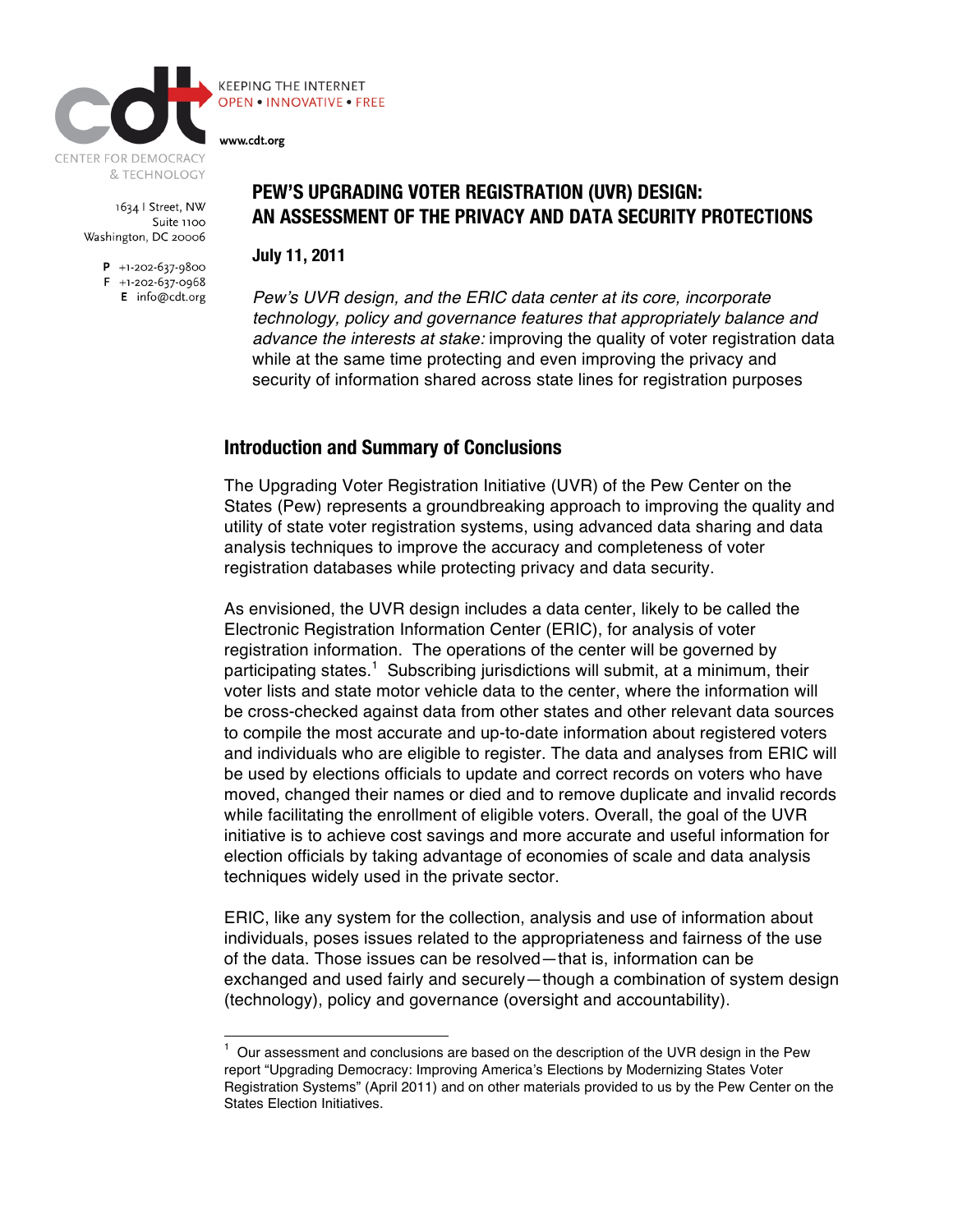The UVR design incorporates privacy principles and technologies that have been adopted and proven effective in a wide range of government and private sector applications. The design centers around a narrowly defined purpose and includes the application of encryption, access controls and audits to ensure that data is properly used for that purpose and no other. As we discuss below, it is contemplated that governance mechanisms will be adopted, based on proven models, to ensure that the system operates in an accountable manner. Moreover, we are very pleased to see that UVR includes a very forward-looking proposal to offer online portals where voters can enter their own registration information and update their records, empowering voters with the means to correct errors or update their information.

The Center for Democracy and Technology (CDT) concludes that UVR, and ERIC specifically, are on a path to being implemented in a way that appropriately balances and advances the interests at stake: improving the quality of voter registration data while at the same time protecting and even improving the privacy and security of information shared across state lines for registration purposes. The UVR design currently incorporates privacy and accountability features that address all elements of the comprehensive privacy and security framework that CDT believes is suited to a system of this nature. Recognizing that the details of ERIC operations and governance have not been fully finalized, we also offer additional observations that may guide the establishment of UVR and its governance structure, consistent with the foundation that has already been laid.

# **A Privacy Framework for UVR**

Pew engaged the Center for Democracy & Technology (CDT) to assess the privacy and data security issues associated with ERIC. In assessing ERIC, CDT used the widely-accepted privacy policy framework known as Fair Information Practice principles (FIPs). In particular, we followed the version of the FIPs adopted by the U.S. Department of Homeland Security (DHS) in 2008.<sup>2</sup> Using the eight principles in the DHS framework, CDT has conducted an assessment of ERIC and has developed the following conclusions and recommendations.

## **1. Transparency**

Any system using information about individuals should publish clear, complete and specific notice to data subjects regarding the processing of personal information in connection with the system. To provide such transparency, the governing body for ERIC will create a website, which will describe each information category or data set that is used within the system as it evolves over time, the source of such information, the rationale for its use, and the periods of time that such information is retained, as well as a description of the information that is reported out of the system to the states or shared with other entities, if any. The notice should be comprehensible to the average voter, but should also provide fuller information useful to privacy and voting rights experts in understanding the system. The website should also provide links to any state-based portals that are created for online registration or data access by voters themselves. The website as planned will also publish the ERIC's bylaws, membership, and other accountability information (e.g., audit reports and sufficient information about the system design and contractor

<sup>&</sup>lt;sup>2</sup> See U.S. Department of Homeland Security, "Privacy Policy Guidance Memorandum, The Fair Information Practice Principles: Framework for Privacy Policy at the Department of Homeland Security" (Dec. 2008) http://www.dhs.gov/xlibrary/assets/privacy/privacy\_policyguide\_2008-01.pdf.

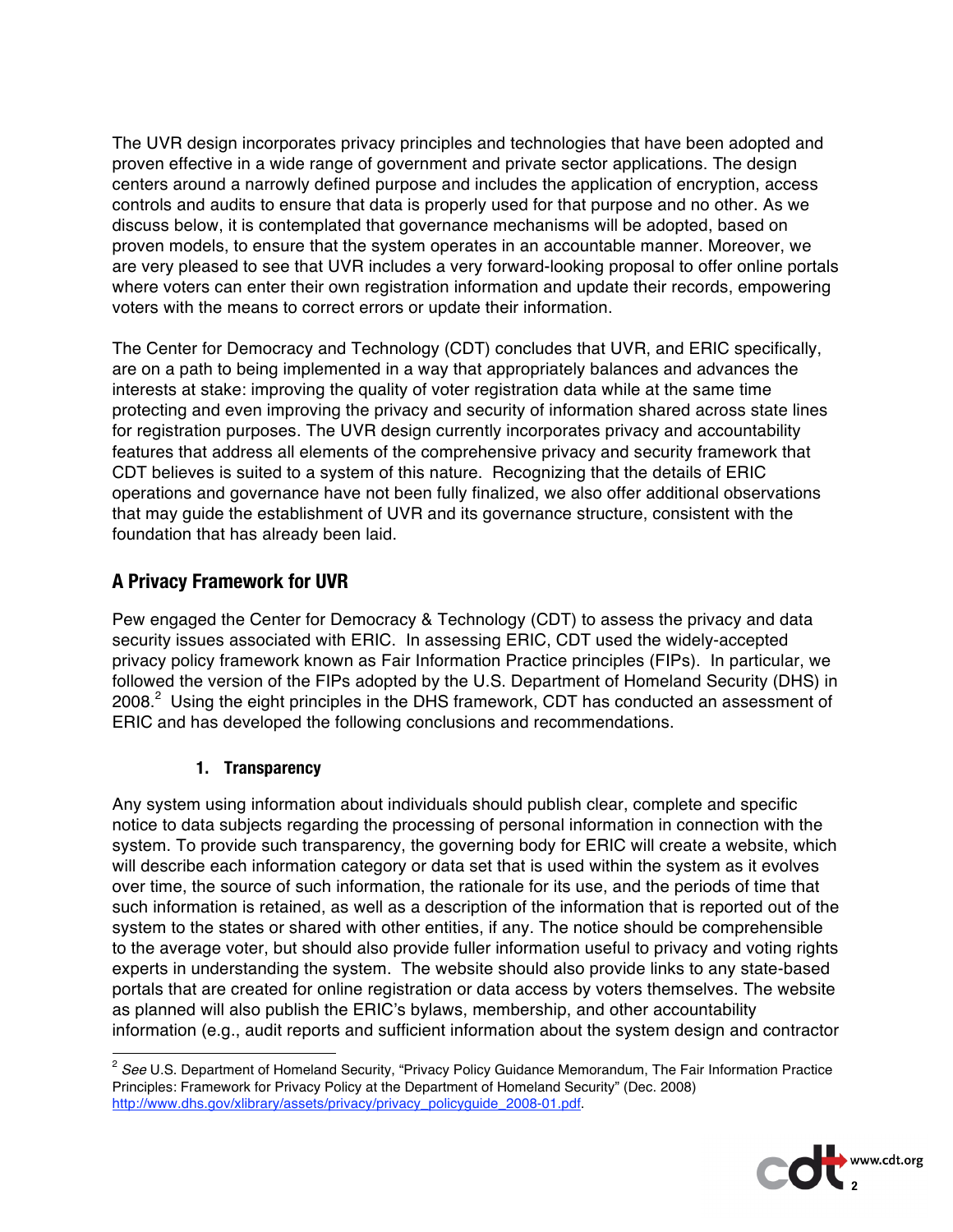relationship to permit outside assessment). Participating jurisdictions should consider whether and how to incorporate notice of ERIC in their own websites and registration materials.

## **2. Purpose Specification**

The purposes of a system processing personal information should be clearly defined. Pew has addressed this principle by making it clear that ERIC would be used solely to improve the quality of voter registration information by providing sophisticated analysis of voter files submitted by the states in combination with other data sources to provide reports back to the participating states to enable those states to identify inaccurate or invalid registration records and eligible but unregistered individuals. Appropriately, this purpose statement is both enabling (i.e., it permits collection, use, retention and disclosure of information for the specified purpose) and limiting (i.e., it prohibits unrelated uses, thus providing insulation against mission creep). Such a clearly defined purpose statement will help the entities developing ERIC and, once established, its governing body and participating states to guide all further decisions about ERIC implementation and evolution.

The purpose specification is referenced in the draft membership agreement with participating states that CDT reviewed. In addition, the purpose specification should be incorporated in the articles of incorporation and bylaws for the entity that will manage ERIC. Any contract with a service provider processing information for ERIC should also include a provision that prevents the contractor from using information in or derived from the system for any other purpose.

We also note that Pew has been clear in another way about the purpose of ERIC, by specifying what ERIC is *not* intended to do: ERIC reports are not a determination of eligibility or ineligibility to vote, and the responsibility for using the analytic reports from ERIC rests with the election officials of the respective states, acting pursuant to applicable law and practice.

## **3. Individual Participation**

Individual control or choice is a feature of almost all privacy frameworks. Several elements of the UVR design would implement this principle.

Sometimes, the principle of individual participation is reduced to a debate over opt-in or opt-out. Neither is a key consideration for UVR, given the laws that already mandate data sharing and verification for voter registration purposes. It is not necessary in our view to allow individuals to either opt-in or opt-out of the transfer of data about them from the states into ERIC. Congress and the states have made policy choices in favor of sharing data to improve voter registration rolls, including data collected for other purposes (such as DMV or Social Security data). To the extent that the purpose specification of UVR remains narrow and is respected in its operations and evolution—that is, to the extent that there are no uses or disclosures of data for any purposes not related to supporting the states in the administration of elections—the individual control principle does not require individual consent to the sharing of relevant data in aid of the voter registration process.

One important way that the individual participation principle is implemented in the UVR design is through the protection against erroneous adverse decisions that will be afforded by the "failsafe" and due process mechanisms afforded by the states. Under state and federal law, states should already have robust procedures for protecting individuals from being improperly removed from

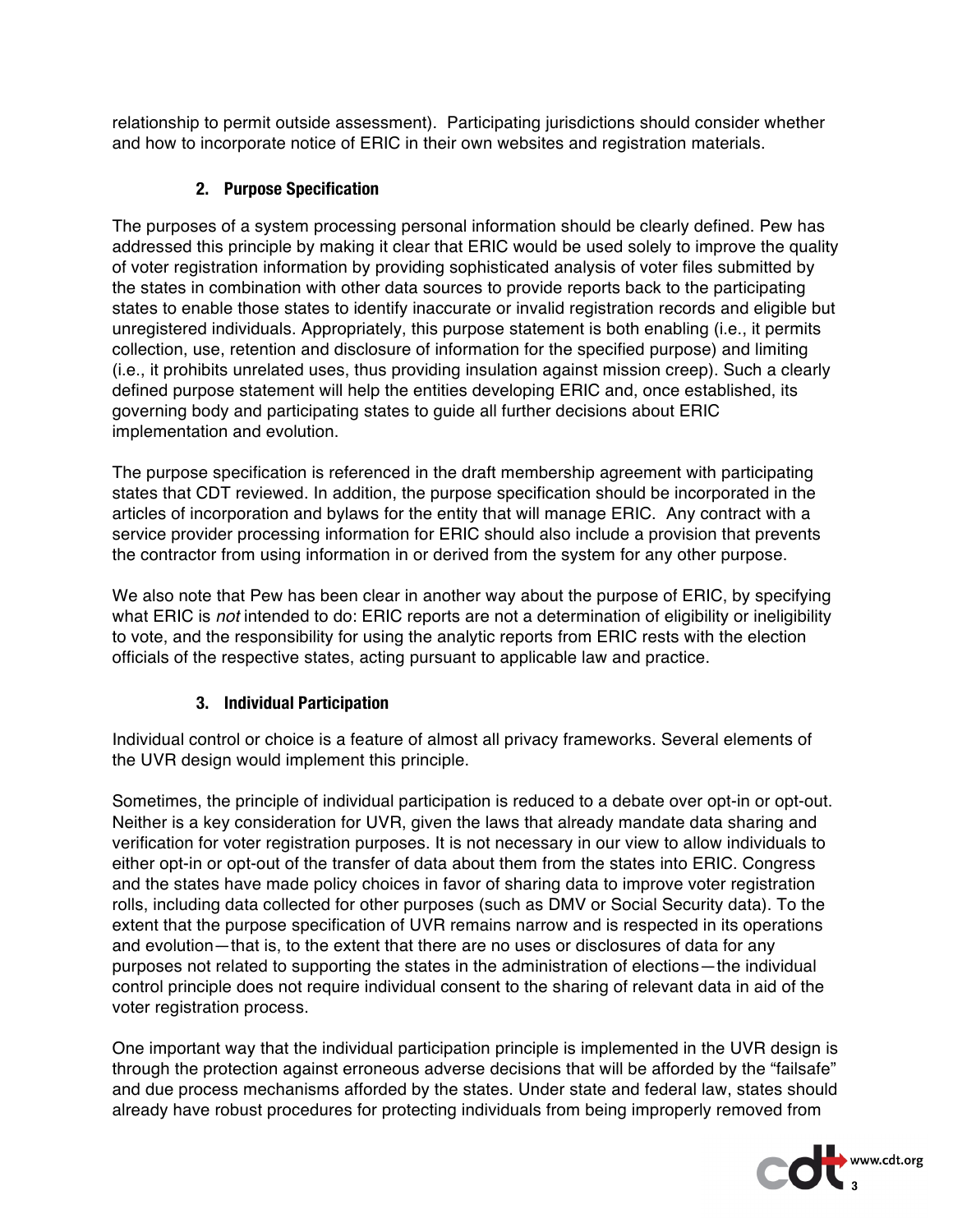the rolls or from a failure to record a registration that was submitted on time. We understand that these procedures currently include, for example, notice by the relevant authority to an individual before he or she is removed from the rolls. These state-level procedures, if properly designed, should ensure that individuals can obtain correction of errors and prompt redress of erroneous enrollment decisions. The ERIC governing board, in its ongoing evaluation of the system's effectiveness, may at an appropriate time find it useful to consider how reports from the ERIC data exchange and analysis are being used by the states in the context of local procedures for registration decision making and redress.

Another element of individual participation is the ability of individuals to access data held about themselves. We are very pleased to see that UVR includes a very forward-looking proposal for the states to offer online portals where voters can enter their own registration information and update their records. This empowering approach recognizes that individuals are one of the best sources of information about themselves and that they should be afforded a means to correct errors or update their information.

## **4. Information Minimization**

Information systems should only collect, retain and disclose personal information that is directly relevant and necessary to accomplish the specified purposes. This principle is implemented in part in ERIC by the format of the reports to the states, which shall include only the minimum information necessary for the states to make registration decisions. The UVR design specifies that reports to the states will sequester any protected information.

Another way in which ERIC will minimize data collection and retention is to use a technology known as "one-way hashing" to mask certain especially sensitive data fields, such as drivers license and Social Security numbers. Hashing technology is widely recognized as an effective means of protecting sensitive information against misuse while still preserving its usefulness within a system. Under current plans, these sensitive data fields will be hashed before records are transferred to ERIC.

In addition, the UVR design contemplates that data sets used and retained in ERIC will be limited to ones that are considered directly relevant and necessary to accomplish the system mission. It is not necessary to impose a specific data retention period; rather, different types of data of different ages may be relevant and necessary to fulfill the specified purposes. However, plans are for the ERIC governing body to establish a data retention policy and purge data that is no longer useful. Further, the ERIC governing body will regularly assess the utility of its analyses and reports, in order to determine if all of the information being collected and reported is in fact relevant and necessary and to adjust system inputs or outputs to avoid unnecessary collection, retention or disclosure.

### **5. Use Limitation**

As a general principle, data collected for one purpose should not be used for other unrelated purposes. In the UVR design, this principle is implemented though an express provision in the membership agreements with the states specifying that ERIC's data and analyses will be used only for the purpose of assisting the states with their administration of elections. The ERIC design includes appropriate identification and authentication controls for employees who have

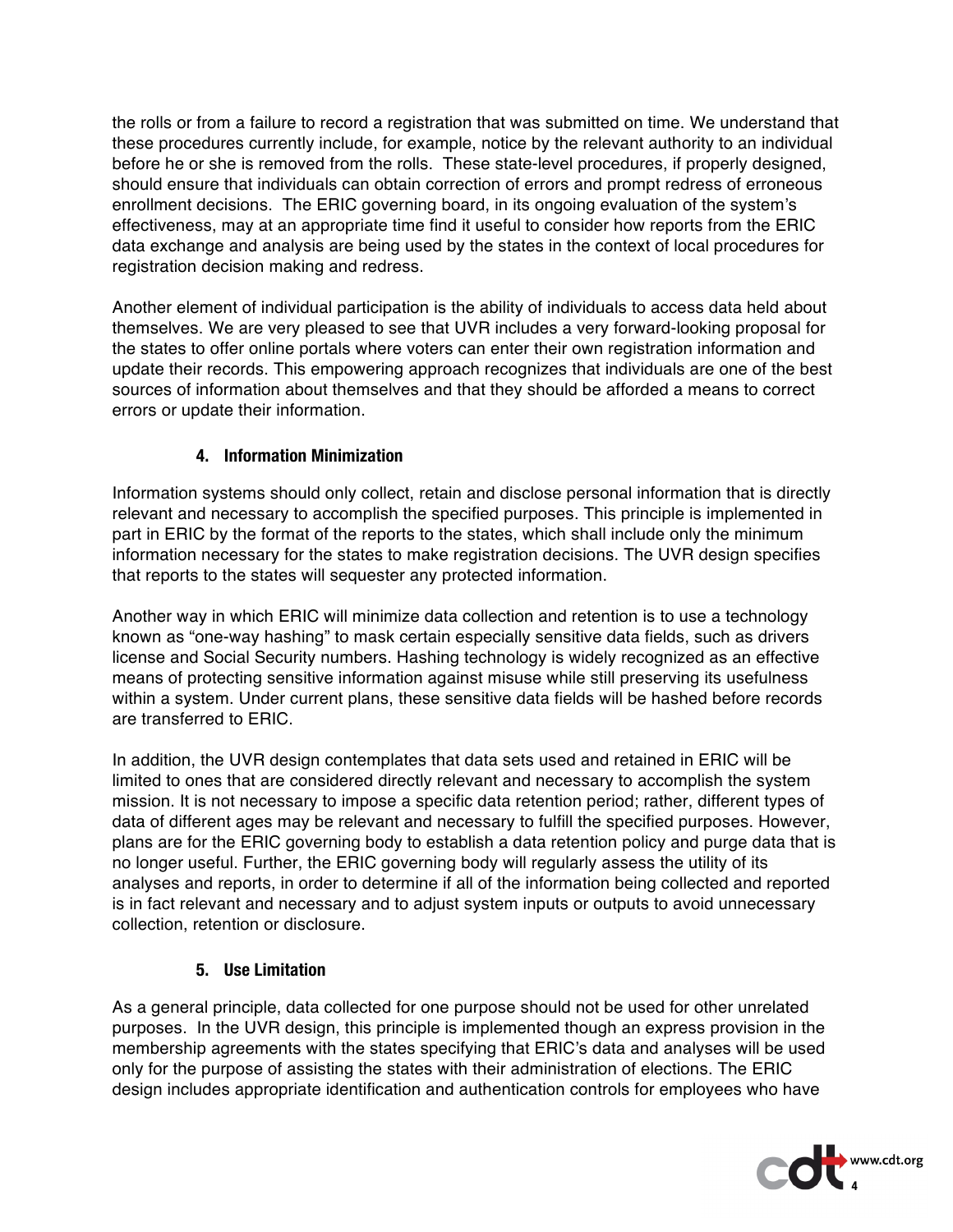access to data and auditing mechanisms, which will further serve to enforce the use limitation principle.

#### **6. Information Security**

Any information system should protect personal information through appropriate technical, physical, and administrative safeguards against the risk of loss, unauthorized access or use, destruction, modification, unintended or inappropriate disclosure, or interruption of availability.

The ERIC design addresses the information security principle by calling for the use of the same level of security protocols used in the private sector for similarly sensitive information, including the adoption of proven encryption technology. In particular, the ERIC design anticipates that sensitive data (such as drivers' license and Social Security numbers) will be protected by oneway hashing) before being entered into the system so that it can be used in the matching process but not stored in a readable form or disclosed in system outputs. We recommend that encryption be used on data in transit and, as appropriate, on data in storage and we understand that such techniques are planned for ERIC.

The ERIC design also anticipates the application of well-accepted mechanisms that restrict access to a limited number of authorized users, each authenticated in a unique way, to control user privileges and to allow tracking and auditing of all actions taken in accessing or altering data.

### **7. Information Quality**

Personal information used in any system should be reasonably accurate, relevant, timely, and complete for the specified purposes, and there should be reasonable confidence that the outputs of the system are reliable. This principle does not require complete accuracy in either the data used by any system or its outputs. Instead, it requires an entity to consider the quality of the data it uses and to use only data that is reasonably accurate, relevant, timely and complete in light of the purposes for which it will be used. In addition, when it comes to name matching and the process of resolving ambiguities in databases of identifying information, the data quality principle must be applied in light of advanced data analysis techniques that are able to produce highly reliable results by combining data sets that are themselves not highly accurate, timely or complete.

The ERIC design builds on these advanced techniques of data analysis, which are able to yield highly reliable results with data of varying degrees of currency or accuracy. In addition, the ERIC design contemplates fine-tuning of the analytic processes to accommodate the strengths and weaknesses of source data. Application of the information quality principle must recognize that ERIC will be receiving voter registration data from the states "as is," and it is a primary purpose of the system to improve the quality of that data. Moreover, to the extent that state or federal law requires that certain other governmental data be matched with voter registration data, ERIC cannot decline to include that data in its processes. However, the data quality principle does apply to the other data that will be drawn into ERIC from non-mandated government sources or from commercial sources to be matched with the voter data. With respect to that range of data, the purpose of the information quality principle is to encourage the ERIC developers and governing body to assess potential data sources, both before they are accepted into the system

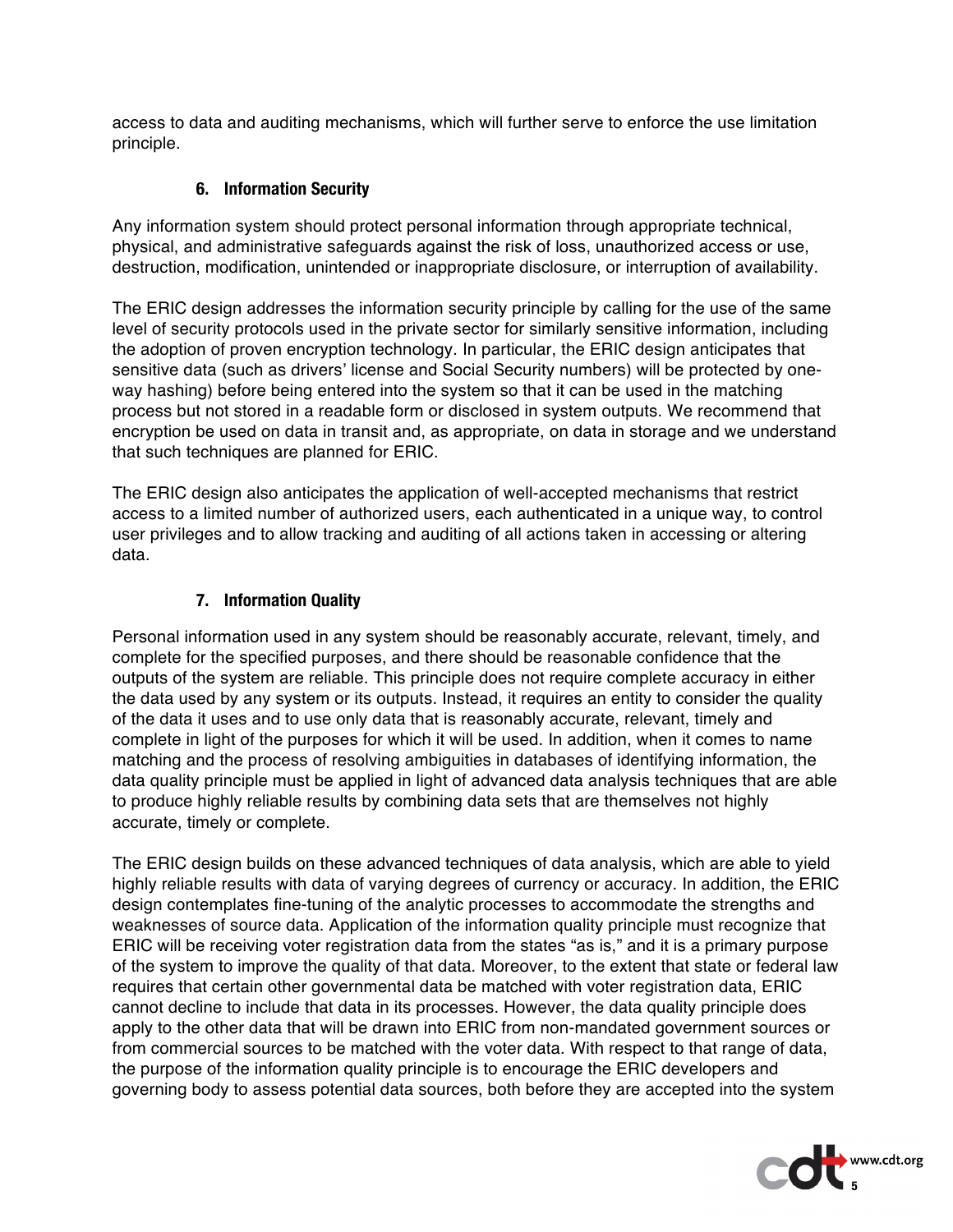and periodically thereafter, to help ensure that the "discretionary" data inputs being used are adding to the quality of the results.

### **8. Accountability**

Sound usage of an information system should be ensured through mechanisms for regular auditing and evaluation.

ERIC's design calls for its processes and systems to be monitored and auditable. The UVR governing body should ensure that the system implements both technology tools and human oversight to produce regular reports about the workings of the system.

One of the most important elements of accountability already incorporated into the design is the use of comprehensive audit logs in combination with the identity management and access controls discussed under the security concept.

The design further calls for the ERIC governing body to implement a system of independent audits over the controls for personal information and the performance of its operations. The governing body should have procedures to address any complaints that are brought to its attention regarding ERIC analyses.

## **Oversight and Governance**

To ensure adherence to the privacy and data security principles discussed above, Pew is planning a robust governance mechanism through which the participating states will control ERIC. By binding the ERIC service provider and the participating state entities to certain policies, the governance structure can help ensure that privacy is protected both at the outset and as the system grows.

CDT examined a number of organizational structures, policies and standards currently in use by entities that maintain protected personal data, to evaluate their relevance to the UVR. We recommended and are pleased to see that ERIC will be governed by a 501(c)(3) non-profit organization with articles of incorporation, bylaws, a board of directors, and a separate technology and privacy advisory committee. In addition, each state participating in ERIC will sign a membership agreement with the governing body, binding them to a common set of standards to protect privacy and security.

#### **Articles of Incorporation and Bylaws**

As a non-profit corporation, ERIC governing body will have a set of articles of incorporation and bylaws. A crucial clause in all articles of incorporation, and an especially important one for ERIC, will be the statement of the purpose. To avoid mission creep and to resist demands to repurpose ERIC data for other uses, ERIC's documents should include express statements of purpose that are narrowly drafted.

The bylaws, which define the procedures by which a member state can withdraw from ERIC, might specify what happens in the case of withdrawal to the data previously submitted to the system by that state. In commercial data sharing or data processing

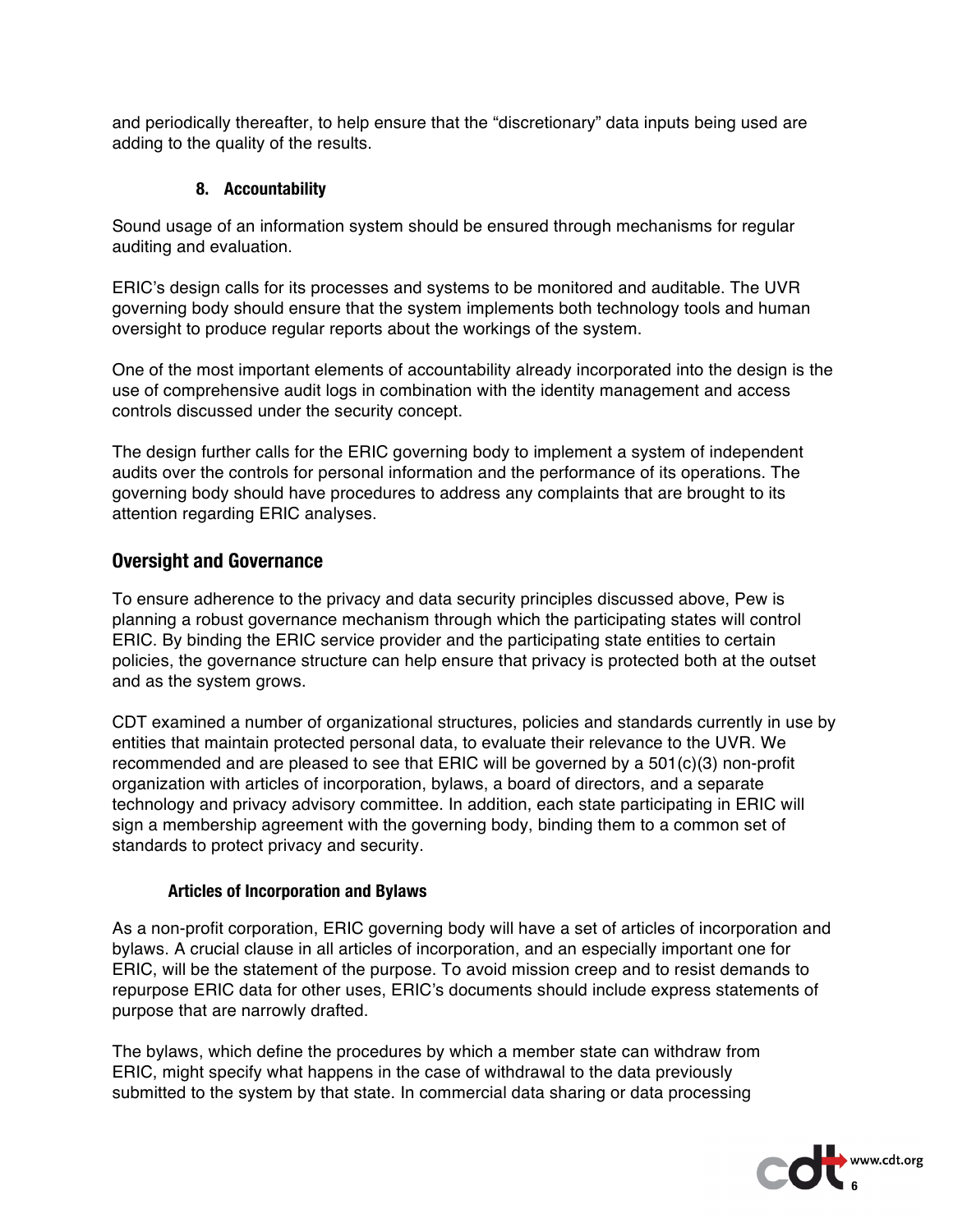agreements, it is often a key contract term that, when an entity withdraws, it can be assured that its data will no longer be used or retained. In the case of ERIC, its governing body should consider whether, if any member withdraws, there should be a verifiable process for ensuring that its data, to the extent that it can be re-segregated, is removed from use by the system and deleted from the ERIC's records (subject to any necessary logging for accountability purposes).

#### **Membership Agreements**

In addition to bylaws, membership agreements will strengthen the security of the ERIC system. These agreements are critical because they will bind each state, in its participation in and use of data obtained from the system, to abide by the privacy and other policies developed for ERIC. The design calls for participating states to sign agreements defining the responsibilities of each party (the participating state and the ERIC governing body) and incorporating key elements of the ERIC bylaws.

#### **Contracts**

As a legal entity, ERIC would be able to use contracts to structure its relationship with other entities. The most important of these will be the contract with the software, hardware, and services entities the ERIC governing body decides to engage. Those contracts should define the vendors' responsibilities, including their responsibilities for protecting the information they receive and process on behalf of ERIC.

#### **Operating Policies**

In addition to the organization's articles of incorporation, bylaws, and membership agreements, the governing body for ERIC will need to develop a set of detailed policies for the system. There are a number of the models that may have relevance to Pew and the states as they develop and implement ERIC. For example, the RISS system for law enforcement information sharing has a privacy policy intended to address the proper handling of personal information housed in resources operated by the RISS Program to safeguard the rights of individuals.<sup>3</sup> Materials on the Prescription Monitoring Information Exchange (PMIX) may be relevant to ERIC as well.<sup>4</sup> For example, under the proposed architecture for the PMIX, personal information will remain encrypted while passing through the hub, and no state data will be stored in the hub.<sup>5</sup> And the preeminent source of guidance on establishing systems for the exchange of health information is the Connecting for Health Common Framework. $^6$  The Framework, developed as part of a public/private collaboration organized by the Markle Foundation, provides a comprehensive set of model policies, technical specifications, and contract language for health information networks.

<sup>&</sup>lt;sup>6</sup> http://www.connectingforhealth.org/commonframework/. The Connecting for Health framework has been tested since 2005 in three states, California, Indiana, and Massachusetts, and is also being used by the federal government in developing the Nationwide Health Information Network.



<sup>&</sup>lt;sup>3</sup> http://www.riss.net/Privacy.aspx. In addition, the six RISS centers operate under the Criminal Intelligence Systems Operating Policies, 28 C.F.R. 23, http://www.access.gpo.gov/nara/cfr/waisidx\_01/28cfr23\_01.html.

<sup>4</sup> http://www.ojp.usdoj.gov/BJA/grant/10PDMPFAQ.pdf.

<sup>5</sup> http://www.pmpalliance.org/pdf/ASPMP\_PMIX\_Pres\_0410.pdf.